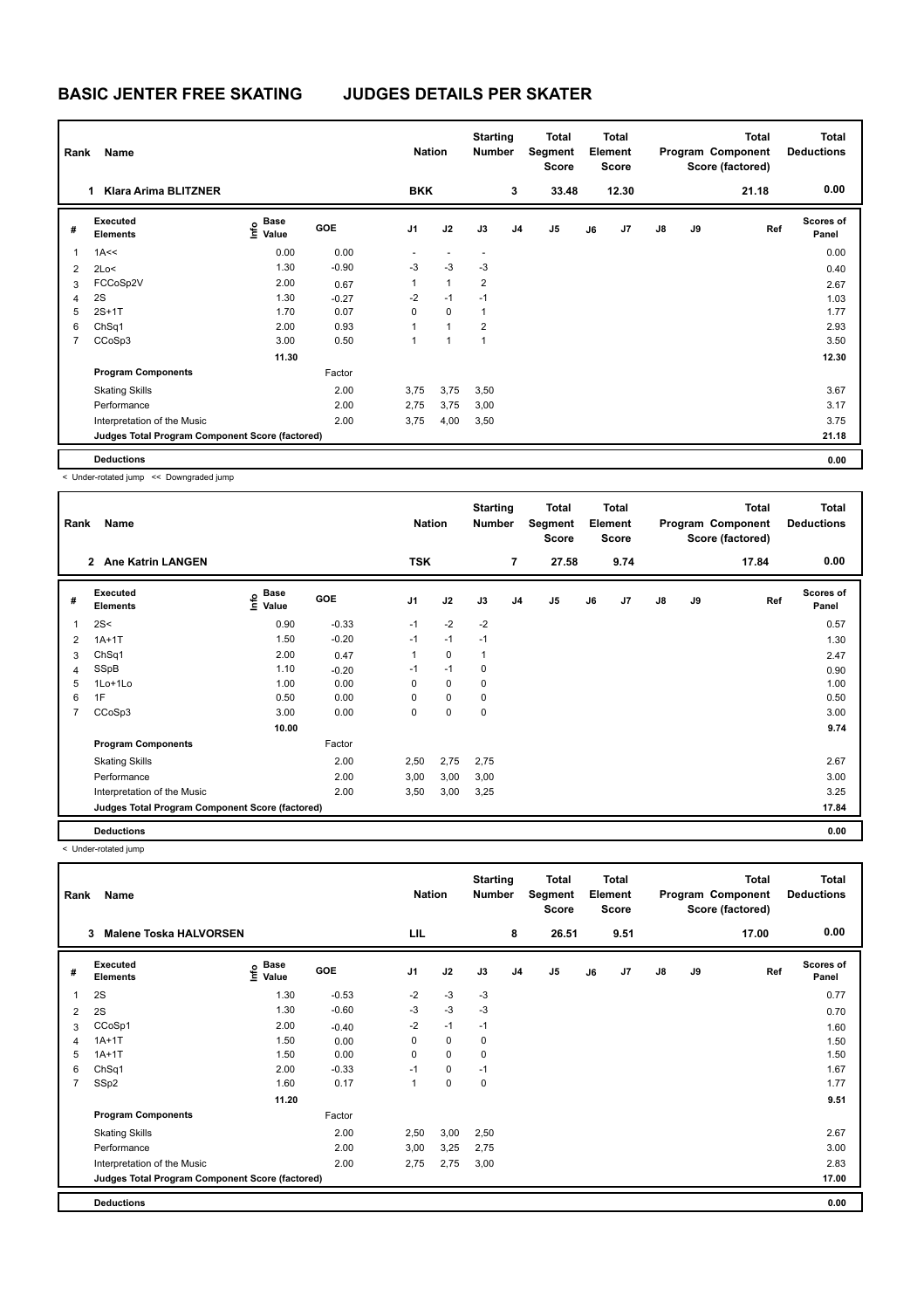# **BASIC JENTER FREE SKATING JUDGES DETAILS PER SKATER**

| Rank           | Name                                            |                                  |            | <b>Nation</b> |              | <b>Starting</b><br><b>Number</b> |                | <b>Total</b><br>Segment<br><b>Score</b> |    | <b>Total</b><br>Element<br>Score |               |    | <b>Total</b><br>Program Component<br>Score (factored) | <b>Total</b><br><b>Deductions</b> |
|----------------|-------------------------------------------------|----------------------------------|------------|---------------|--------------|----------------------------------|----------------|-----------------------------------------|----|----------------------------------|---------------|----|-------------------------------------------------------|-----------------------------------|
|                | <b>Matilde STRAND</b><br>4                      |                                  |            | <b>BKK</b>    |              |                                  | $\mathbf{2}$   | 26.16                                   |    | 11.00                            |               |    | 15.16                                                 | 0.00                              |
| #              | Executed<br><b>Elements</b>                     | <b>Base</b><br>e Base<br>⊆ Value | <b>GOE</b> | J1            | J2           | J3                               | J <sub>4</sub> | J5                                      | J6 | J7                               | $\mathsf{J}8$ | J9 | Ref                                                   | <b>Scores of</b><br>Panel         |
| 1              | $2$ Lze $<<$                                    | 0.50                             | $-0.30$    | $-3$          | $-3$         | $-3$                             |                |                                         |    |                                  |               |    |                                                       | 0.20                              |
| 2              | $2S+1T$                                         | 1.70                             | 0.00       | 0             | $\mathbf 0$  | $\mathbf 0$                      |                |                                         |    |                                  |               |    |                                                       | 1.70                              |
| 3              | SSp1                                            | 1.30                             | 0.33       | 0             | $\mathbf{1}$ | $\mathbf{1}$                     |                |                                         |    |                                  |               |    |                                                       | 1.63                              |
| $\overline{4}$ | $2S+1T$                                         | 1.70                             | $-0.13$    | 0             | $-1$         | $-1$                             |                |                                         |    |                                  |               |    |                                                       | 1.57                              |
| 5              | ChSq1                                           | 2.00                             | 0.30       | $-1$          | $\mathbf{1}$ | $\mathbf{1}$                     |                |                                         |    |                                  |               |    |                                                       | 2.30                              |
| 6              | 1A                                              | 1.10                             | 0.00       | 0             | $\mathbf 0$  | $\mathbf 0$                      |                |                                         |    |                                  |               |    |                                                       | 1.10                              |
| $\overline{7}$ | CCoSp2                                          | 2.50                             | 0.00       | 0             | 0            | $\mathbf 0$                      |                |                                         |    |                                  |               |    |                                                       | 2.50                              |
|                |                                                 | 10.80                            |            |               |              |                                  |                |                                         |    |                                  |               |    |                                                       | 11.00                             |
|                | <b>Program Components</b>                       |                                  | Factor     |               |              |                                  |                |                                         |    |                                  |               |    |                                                       |                                   |
|                | <b>Skating Skills</b>                           |                                  | 2.00       | 2,00          | 3,00         | 2,50                             |                |                                         |    |                                  |               |    |                                                       | 2.50                              |
|                | Performance                                     |                                  | 2.00       | 1,75          | 3,25         | 2,50                             |                |                                         |    |                                  |               |    |                                                       | 2.50                              |
|                | Interpretation of the Music                     |                                  | 2.00       | 1,50          | 3,25         | 3,00                             |                |                                         |    |                                  |               |    |                                                       | 2.58                              |
|                | Judges Total Program Component Score (factored) |                                  |            |               |              |                                  |                |                                         |    |                                  |               |    |                                                       | 15.16                             |
|                | <b>Deductions</b>                               |                                  |            |               |              |                                  |                |                                         |    |                                  |               |    |                                                       | 0.00                              |

<< Downgraded jump

|                | <b>Name</b><br>Rank                             |         |                                           |            | <b>Nation</b>  |              | <b>Starting</b><br><b>Number</b> | <b>Total</b><br>Segment<br><b>Score</b> | <b>Total</b><br>Element<br><b>Score</b> |    |      |               | <b>Total</b><br>Program Component<br>Score (factored) | <b>Total</b><br><b>Deductions</b> |                    |
|----------------|-------------------------------------------------|---------|-------------------------------------------|------------|----------------|--------------|----------------------------------|-----------------------------------------|-----------------------------------------|----|------|---------------|-------------------------------------------------------|-----------------------------------|--------------------|
|                | <b>Maria Lægdene NÆSS</b><br>5                  |         |                                           |            | <b>BKK</b>     |              |                                  | 4                                       | 23.33                                   |    | 9.67 |               |                                                       | 14.66                             | 1.00               |
| #              | <b>Executed</b><br><b>Elements</b>              |         | $\frac{e}{E}$ Base<br>$\frac{E}{E}$ Value | <b>GOE</b> | J <sub>1</sub> | J2           | J3                               | J <sub>4</sub>                          | J <sub>5</sub>                          | J6 | J7   | $\mathsf{J}8$ | J9                                                    | Ref                               | Scores of<br>Panel |
| 1              | 2Lo<                                            |         | 1.30                                      | $-0.90$    | $-3$           | $-3$         | $-3$                             |                                         |                                         |    |      |               |                                                       |                                   | 0.40               |
| 2              | $2S+1T$                                         |         | 1.70                                      | $-0.40$    | $-2$           | $-2$         | $-2$                             |                                         |                                         |    |      |               |                                                       |                                   | 1.30               |
| 3              | 2S+SEQ+1T*                                      | $\star$ | 1.04                                      | $-0.53$    | $-3$           | $-2$         | $-3$                             |                                         |                                         |    |      |               |                                                       |                                   | 0.51               |
| 4              | CCoSp1                                          |         | 2.00                                      | 0.33       | 0              | $\mathbf{1}$ | 1                                |                                         |                                         |    |      |               |                                                       |                                   | 2.33               |
| 5              | ChSq1                                           |         | 2.00                                      | 0.00       | 0              | $\mathbf 0$  | $\mathbf 0$                      |                                         |                                         |    |      |               |                                                       |                                   | 2.00               |
| 6              | 1A                                              |         | 1.10                                      | $-0.40$    | $-2$           | $-2$         | $-2$                             |                                         |                                         |    |      |               |                                                       |                                   | 0.70               |
| $\overline{7}$ | SSp3                                            |         | 2.10                                      | 0.33       | $\overline{1}$ | $\mathbf 0$  | $\mathbf{1}$                     |                                         |                                         |    |      |               |                                                       |                                   | 2.43               |
|                |                                                 |         | 11.24                                     |            |                |              |                                  |                                         |                                         |    |      |               |                                                       |                                   | 9.67               |
|                | <b>Program Components</b>                       |         |                                           | Factor     |                |              |                                  |                                         |                                         |    |      |               |                                                       |                                   |                    |
|                | <b>Skating Skills</b>                           |         |                                           | 2.00       | 2,25           | 3,00         | 2,50                             |                                         |                                         |    |      |               |                                                       |                                   | 2.58               |
|                | Performance                                     |         |                                           | 2.00       | 2,25           | 2,75         | 2,25                             |                                         |                                         |    |      |               |                                                       |                                   | 2.42               |
|                | Interpretation of the Music                     |         |                                           | 2.00       | 2,00           | 2,50         | 2,50                             |                                         |                                         |    |      |               |                                                       |                                   | 2.33               |
|                | Judges Total Program Component Score (factored) |         |                                           |            |                |              |                                  |                                         |                                         |    |      |               |                                                       |                                   | 14.66              |
|                | <b>Deductions</b>                               |         | Falls:                                    | $-1.00$    |                |              |                                  |                                         |                                         |    |      |               |                                                       |                                   | $-1.00$            |

< Under-rotated jump \* Invalid element

|                | <b>Name</b><br>Rank                             |                                  |            |                | <b>Nation</b>  |             | <b>Starting</b><br>Number | Total<br>Segment<br>Score |    | Total<br>Element<br><b>Score</b> |               |    | <b>Total</b><br>Program Component<br>Score (factored) | <b>Total</b><br><b>Deductions</b> |
|----------------|-------------------------------------------------|----------------------------------|------------|----------------|----------------|-------------|---------------------------|---------------------------|----|----------------------------------|---------------|----|-------------------------------------------------------|-----------------------------------|
|                | <b>June BERGH</b><br>6                          |                                  |            | <b>FKK</b>     |                |             | 1                         | 18.29                     |    | 5.63                             |               |    | 12.66                                                 | 0.00                              |
| #              | Executed<br><b>Elements</b>                     | <b>Base</b><br>e Base<br>⊆ Value | <b>GOE</b> | J <sub>1</sub> | J2             | J3          | J <sub>4</sub>            | J5                        | J6 | J7                               | $\mathsf{J}8$ | J9 | Ref                                                   | <b>Scores of</b><br>Panel         |
| 1              | SSp1                                            | 1.30                             | $-0.10$    | 0              | $-1$           | $\mathbf 0$ |                           |                           |    |                                  |               |    |                                                       | 1.20                              |
| 2              | $1F+1Lo$                                        | 1.00                             | 0.00       | 0              | $\mathbf 0$    | 0           |                           |                           |    |                                  |               |    |                                                       | 1.00                              |
| 3              | 1Lz+1Lo                                         | 1.10                             | 0.00       | $\mathbf 0$    | $\mathbf 0$    | $\pmb{0}$   |                           |                           |    |                                  |               |    |                                                       | 1.10                              |
| 4              | 1A<<                                            | 0.00                             | 0.00       | ٠              | $\overline{a}$ | ٠           |                           |                           |    |                                  |               |    |                                                       | 0.00                              |
| 5              | ChSq1                                           | 2.00                             | $-0.17$    | $\mathbf 0$    | $\mathbf 0$    | $-1$        |                           |                           |    |                                  |               |    |                                                       | 1.83                              |
| 6              | CoSp                                            | 0.00                             | 0.00       |                |                |             |                           |                           |    |                                  |               |    |                                                       | 0.00                              |
| $\overline{7}$ | 1F                                              | 0.50                             | 0.00       | 0              | 0              | 0           |                           |                           |    |                                  |               |    |                                                       | 0.50                              |
|                |                                                 | 5.90                             |            |                |                |             |                           |                           |    |                                  |               |    |                                                       | 5.63                              |
|                | <b>Program Components</b>                       |                                  | Factor     |                |                |             |                           |                           |    |                                  |               |    |                                                       |                                   |
|                | <b>Skating Skills</b>                           |                                  | 2.00       | 1,75           | 2,50           | 1,75        |                           |                           |    |                                  |               |    |                                                       | 2.00                              |
|                | Performance                                     |                                  | 2.00       | 2,00           | 2,25           | 2,00        |                           |                           |    |                                  |               |    |                                                       | 2.08                              |
|                | Interpretation of the Music                     |                                  | 2.00       | 2,25           | 2,50           | 2,00        |                           |                           |    |                                  |               |    |                                                       | 2.25                              |
|                | Judges Total Program Component Score (factored) |                                  |            |                |                |             |                           |                           |    |                                  |               |    |                                                       | 12.66                             |
|                | <b>Deductions</b>                               |                                  |            |                |                |             |                           |                           |    |                                  |               |    |                                                       | 0.00                              |

<< Downgraded jump